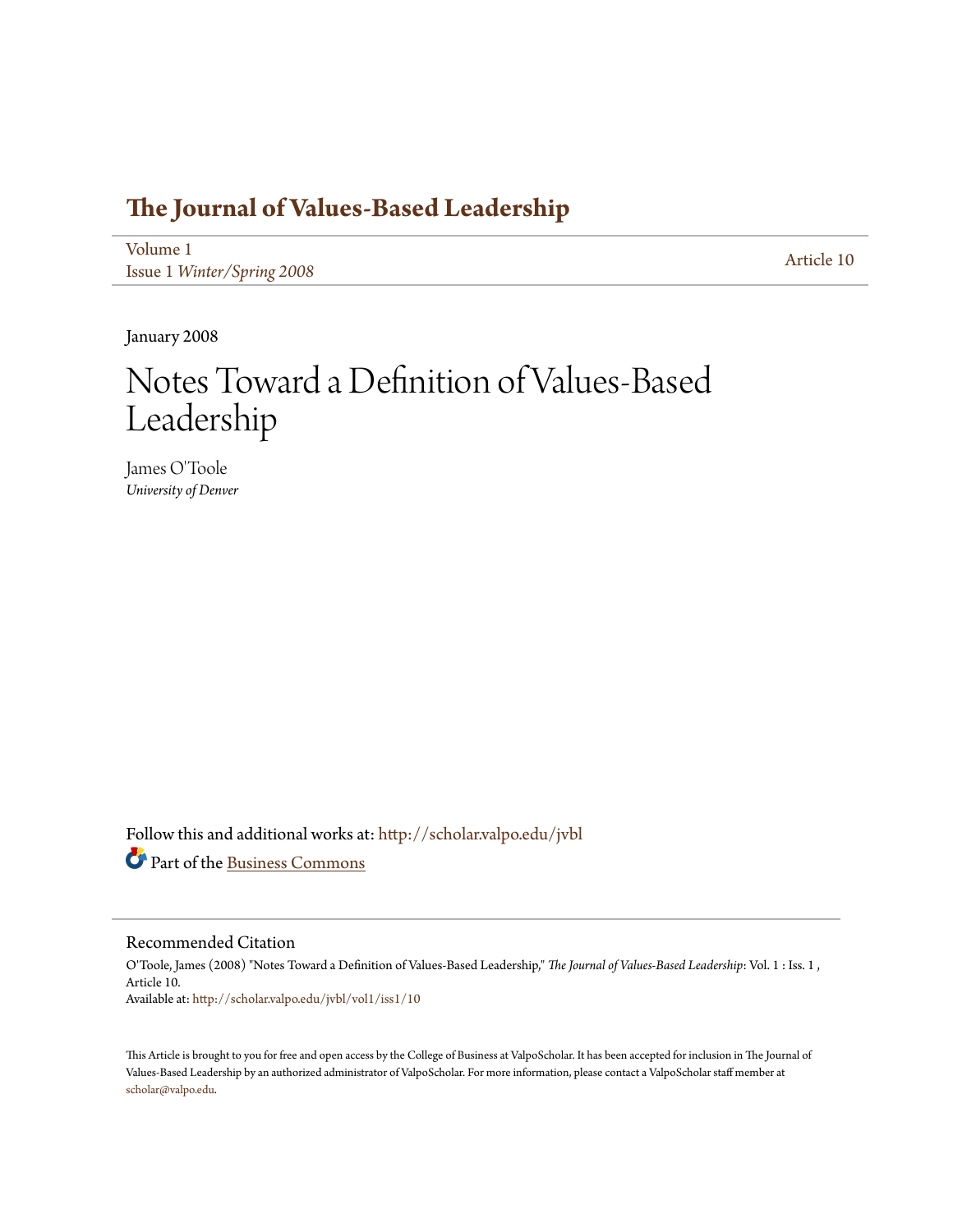

*This article attempts to define valuesbased Leadership, algoernize of this article attempts to define values-based***<br>***leadership, provide examples of leaders***<br>who practice (or practiced) it and explain** *This article attempts to define values-based*<br>*leadership, provide examples of leaders*<br>who practice (or practiced) it, and explain<br>how it is uniquely different from other *leadership, provide examples of leaders*<br>who practice (or practiced) it, and explain<br>how it is uniquely different from other *theories of practiced it, and explain*<br> *theories of leadership. While the definition*<br> *of values-based leadership proved to be how it is uniquely different from other*<br>*theories of leadership. While the definition*<br>*of values-based leadership proved to be*<br>elusive in the end it appears that values. *theories of leadership. While the definition*<br>*of values-based leadership proved to be*<br>*elusive, in the end, it appears that valuesof values-based leadership proved to be<br>elusive, in the end, it appears that values-<br>based leaders help followers accomplish what they hold dear.*

## **JAMES OʹTOOLE, DENVER, COLORADO**

# **Notes Toward a Definition of Values‑Based Leadership**

In the summer of 1989, high in the Colorado Rockies, I stumbled upon the concept of Values-Based Leadership. Demonstrably, the practice had existed for centuries actually millennia — before then, but I am not sure it had ever been clearly identified as such. But whether or not others before me had identified or named Values-Based Leadership, my little discovery was a personal revelation, and the beginning of an avocation. Since then, I have advocated the practice, written about it, and taught it in numerous classrooms and at some six dozen seminars for business executives. But, oddly, I have yet to pin-point an accurate definition of the practice, nor have I found definitions put forward by others to be completely on target. Thus, the launch of this new journal is an appropriate (and long overdue) occasion and opportunity for me to attempt to do so, but first…

#### **A Little Historical Background**

The Aspen Institute's Executive Seminar was launched in the summer of 1951 during the early stages of the Cold War. The first participants were leaders from twenty large American corporations who came to Aspen, Colorado to spend a month ostensibly learning about the philosophical bases of capitalism and democracy in a program outlined by Henry Luce, founder of Time-Life, and Robert Hutchins, thenpresident of the University of Chicago. The stated purpose of the seminar was to prep the nation's business leaders for the upcoming struggle against global communism. Luce and Hutchins believed that American business leaders were "the great unwashed" illiterate in the origins of their own system and, hence, destined to lose the upcoming battle for the world's minds in competition with better-schooled Marxist ideologues.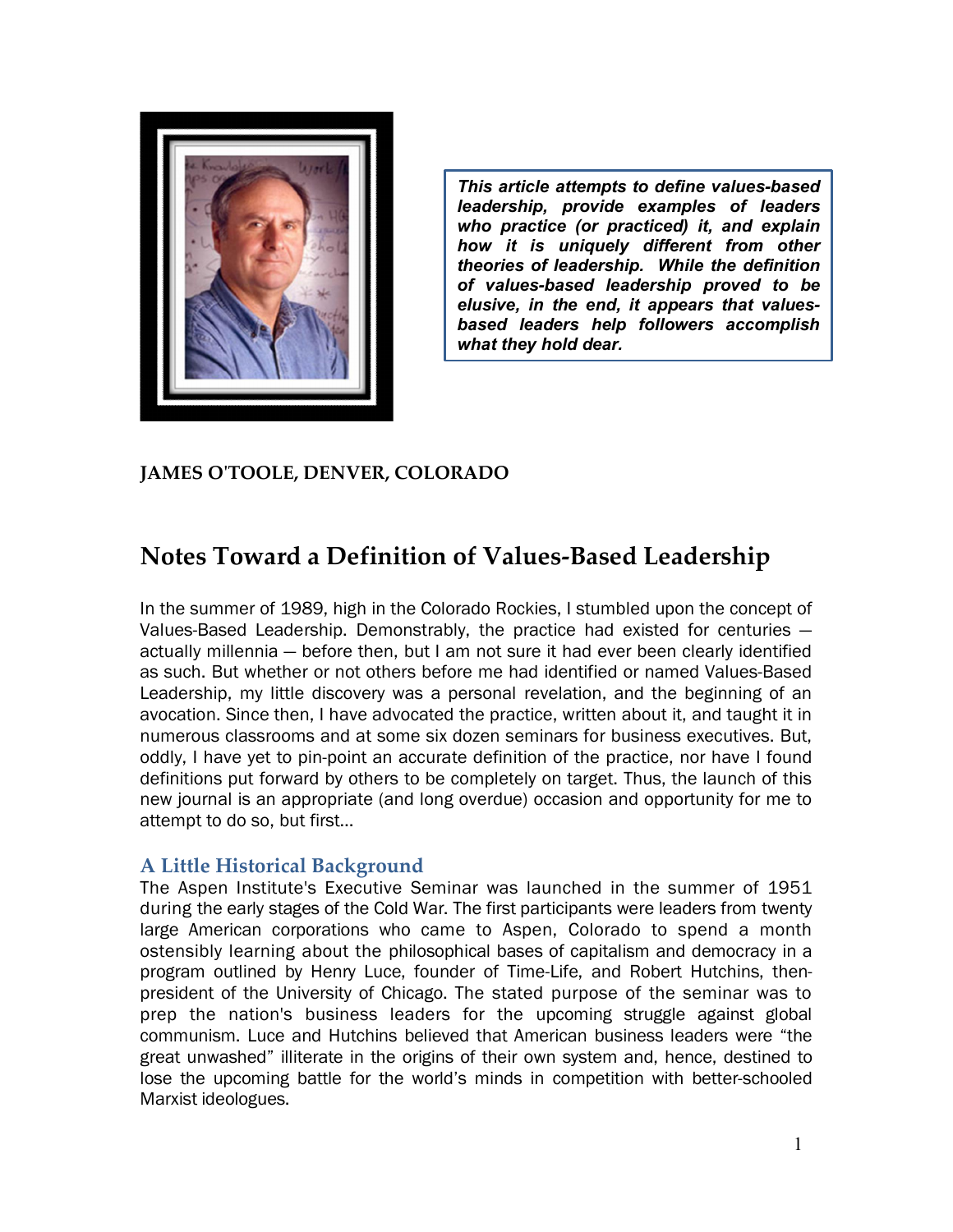The following summer, the seminar was trimmed to two weeks and the curriculum was based on discussions of selections from The Great Books as identified by my teacher, the redoubtable philosopher, Mortimer J. Adler. Over the next fifty years, corporate executives were joined on the Aspen Institute campus by leaders from government, labor, and the professions in text-driven discussions designed to identify the characteristics of "the good society." Until the seminar was discontinued in 2007, it was the longest running show in executive development, attracting leaders from around the world.

But, if truth be told, most of the executives who attended the seminar during its first thirty-five years or so weren't really interested in priming themselves to fight communism. Instead, they cared more about becoming effective business leaders, that is, about learning how to create "the good organization." And when Mikhail Gorbachev started dismantling the Soviet Empire in the late 1980s, the Institute was finally forced to abandon the long, outmoded pretense that the seminar was about communism vs. capitalism. But if that struggle wasn't the subject of the seminar what, in fact, was it about?

#### **What Values‑Based Leaders Do**

In June 1989, I was given the assignment of answering that question and followed the path of least resistance by simply asking participants in the summer-long series of Executive Seminars what they had learned. In September, when I reviewed the notes I had collected, it was clear the participants were most deeply affected by the diversity of views they found in the texts they had read and by the wide-range of perspectives in those readings that had been offered by their fellow seminarians. In essence, they had discovered that reasonable people disagreed on what constitutes a good society (and a good company), and that the role of a leader is to create conditions in which people with different agendas can unite behind a common purpose. Through their seminar readings and discussions, they saw that followers are motivated by leaders who hold out the promise of helping them to realize the things they hold most dear, that which they *value*.

The seminarians noted that this is tricky because, as they observed, not all people share the same values. In any society or organization, people will want different things, and that is the source of the disagreement, conflict, and misdirection that is rife in the world. Indeed, if everybody wanted the same thing, there would be no need for leadership at all: everyone simply would march off in lockstep in the same direction!

The seminarians were particularly impressed by reading what America's founders had to say on the subject of leadership. In *The Federalist*, James Madison wrote that the nation's leaders need to listen intently to the expressed desires of the public, but should not be prisoners to the public's literal demands (Madison, 1787-88). Instead, leaders in a democracy should "discern the true interests" and common needs of the people and then "refine the public view" in a way that transcends the surface noise of pettiness, contradiction, and self-interest.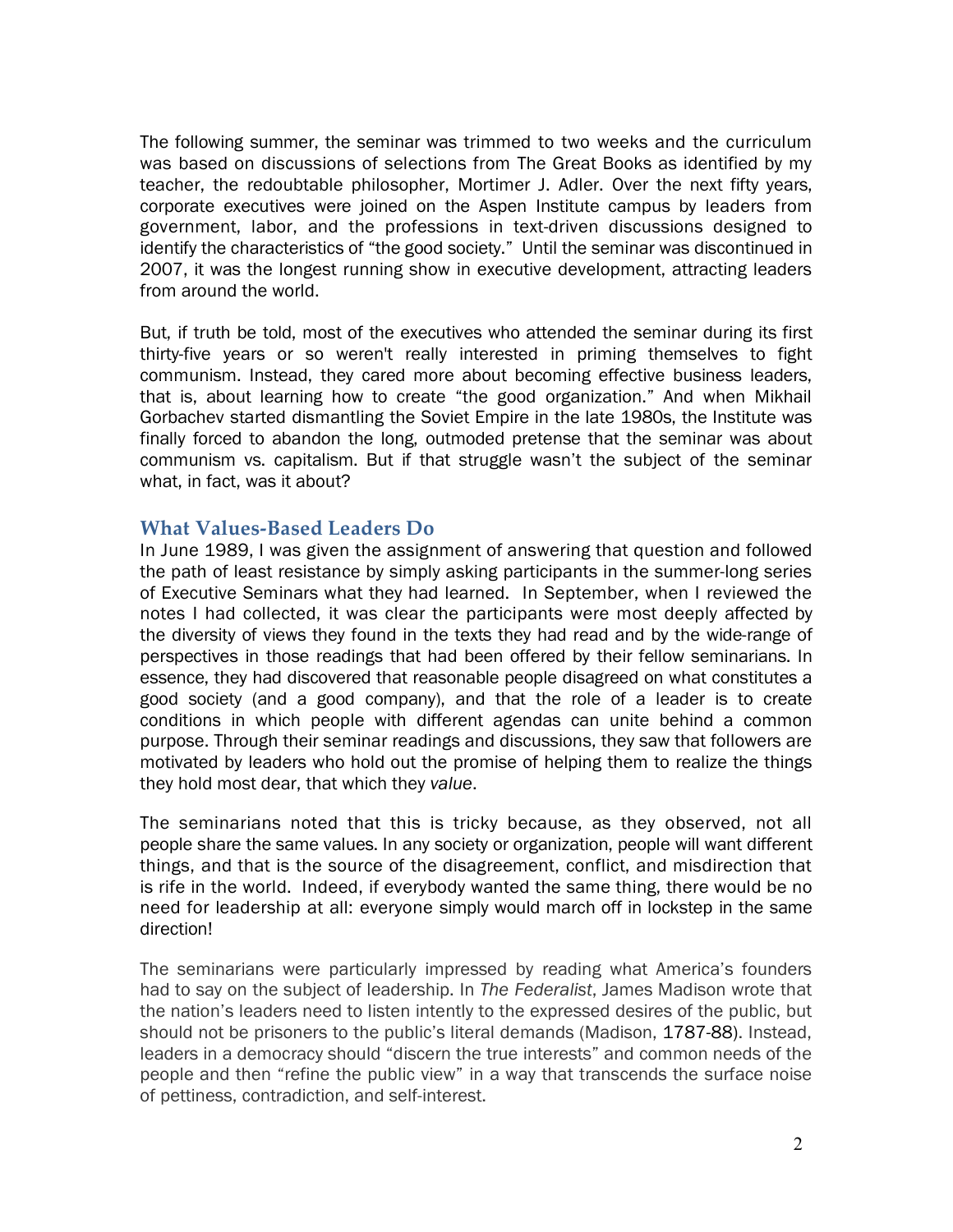The Aspen executives also read and discussed Theodore Roosevelt's 1910 "New Nationalism" speech, which gave them some insight into what Madison's words meant in practice (Roosevelt, 1910)*.* In that speech, delivered in a Kansas cornfield, T.R. addressed the specific and legitimate interests and needs of industrialists, farmers, financiers, laborers, small business owners, and conservationists, showing equal respect for each of their competing values and claims. But he didn't stop there. Roosevelt then elevated the discussion by offering a transcendent vision of a good society that encompassed those conflicting values in a way that each group alone was unable to articulate from their narrower perspectives. He thus showed the nation the way forward by identifying the overarching values that the disparate, often warring special interests had in common and, in the process, he created a compelling vision of a better future than could be achieved by continuing conflict.

Significantly, Roosevelt did not spell out the particulars of how that would be done; instead, he outlined the basic conditions under which it could be done. He realized the key to implementation was the involvement and participation of all the relevant constituencies. Hence, the seminarians saw that the role of leaders is to help followers to focus on attaining ends that are good for them all. Ultimately, leaders must act, and that requires them to translate the cacophony of competing interests into a simple harmonious vision of a good end they collectively will seek. To cut through the complexity of diverse interests requires leaders who create transcendent, or overarching, visions that followers recognize as morally superior to their own narrow interests, while at the same time effectively encompassing them. Leaders create followers by allowing them to take the leader's dream as their own, because, in fact, it is their own. The seminar participants noted that this approach to leadership is particularly appropriate when followers are deeply divided by ideology, religion, and ethnic backgrounds. Significantly, many of the corporate leaders at the seminar noted that this approach is also the most effective way to lead complex business organizations in turbulent environments.

The basic lesson learned in the seminar was that people will only follow leaders who manifest the ability and willingness to take them where they want to go. What the Aspen seminarians were learning indirectly was that effective leaders set aside the culturally conditioned "natural" instinct to lead by push and — particularly when times are tough — always to adopt the "unnatural" behavior of leading by the inspiring pull of common values. It was remarkable that this was what the participants were taking away from the seminar because that was not the message it been designed to convey. Nonetheless, I duly reported to the President of the Aspen Institute that the Executive Seminar, in fact, was about "Values-Based Leadership."

I subsequently moderated nearly seventy Aspen leadership seminars, and wrote several related books, and I now see that all those efforts focused on describing what values-oriented leaders *do*, and not on defining what Values-Based Leadership *is* (O'Toole, 1995). I think the reason why I failed to define it is that I couldn't! While I know it when I see it, I find I still can't define it concisely and unambiguously. Nonetheless, below I attempt to hone in on a definition by way of 1) distinguishing it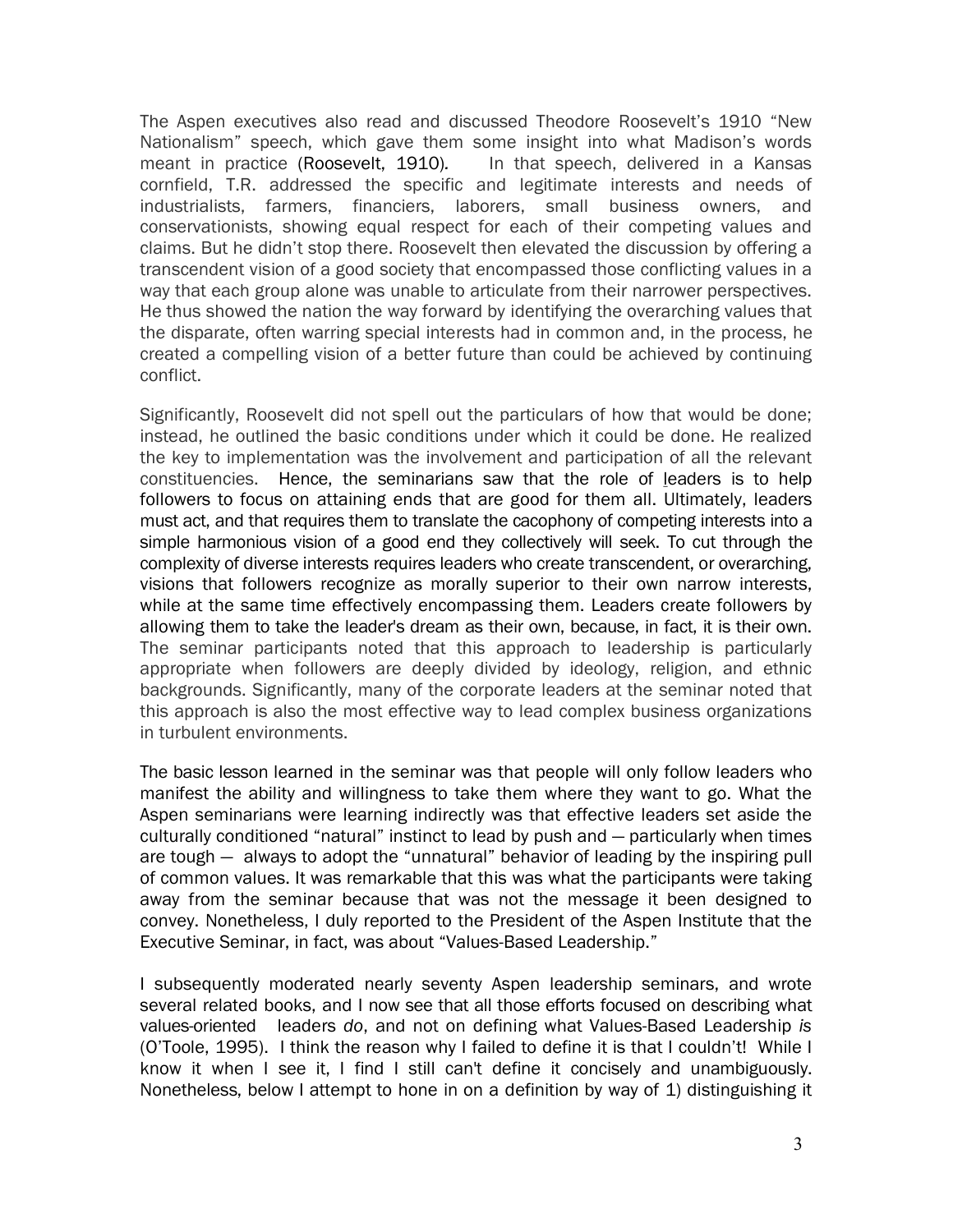from other forms of leadership, 2) citing examples of leaders who practice (or practiced) it, and 3) identifying its unique characteristics.

## **What It Isnʹt**

There are at least ten major theories of leadership, most of which are distinct from the others. These are enumerated below along with brief descriptions (and parenthetic reference to the names or disciplines of scholars who often are associated with advancing, or describing, each perspective):

- 1. *Biological:* "The leader has the most testosterone." (Bio-sociologists, primate behavioralists)
- 2. *Power:* "Might makes right." (Thucydides, Hobbes)
- 3. *Paternalism*: "Rule by the brightest and most virtuous." (Plato)
- 4. *Contingency/Situational:* "It all depends: leaders do whatever it takes." (Machiavelli, Spencer, Gary Wills (Wills, 1994), business school social scientists)
- 5. *Great Man:* "The hero as leader; it's about personality and charisma" scientists)<br>G*reat Man:* "The<br>(Carlyle, Weber)<br>Transestianel: "Es
- 6. *Transactional:* "Followers act in their self-interest." (economists, political 7. *Cognitive:* "Leaders lead by ideas." (Marx, John Gardner (Gardner, 1989)) scientists)
- 
- 8. *Transformational:* "Leaders are moral agents and enablers of followers." (James MacGregor Burns (Burns, 1978), Ronald (Heifetz, 1994))
- 9. *Shared:* "Leadership is a team sport." (Center for Effective Organizations (O'Toole, 2002))
- 10. *Servant-Leadership:* "Leaders help followers achieve their goals." (DePree, 1989)

At first glance, one is tempted to say that Values-Based Leadership has little or nothing in common with the first five forms listed above. But that conclusion needs to be hedged: (#3) paternalistic and (#4) situational leaders might well appeal to values as a way of attracting followers. And distinguishing Values-Based Leadership from the subsequent five forms is even more problematic: for example, that most manifestly values-based of all leaders, Mohandas Gandhi, (#6), appealed to the selfinterest of his followers, (#7) advanced ideas ("saraj" or, self-rule), (#8) was a moral manifestly values-based of all leaders, Mohandas Gandhi, (#6), appealed to the self-<br>interest of his followers, (#7) advanced ideas ("saraj" or, self-rule), (#8) was a moral<br>agent and enabler of his followers, (#9) shared Mohammed Ali Jinnah, among others), and (#10) created the conditions under which his followers could achieve their goal of independence.

Those complications aside, we might nonetheless be able to draw some analytical distinctions between values-based, on the one hand, and the other forms of leadership, on the other. For example, Values-Based Leadership isn't necessarily about (#8) transforming or changing anything or anyone (although i leadership, on the other. For example, Values-Based Leadership isn't necessarily necessarily (#9) a group or shared activity (although it can be), or limited (#10) to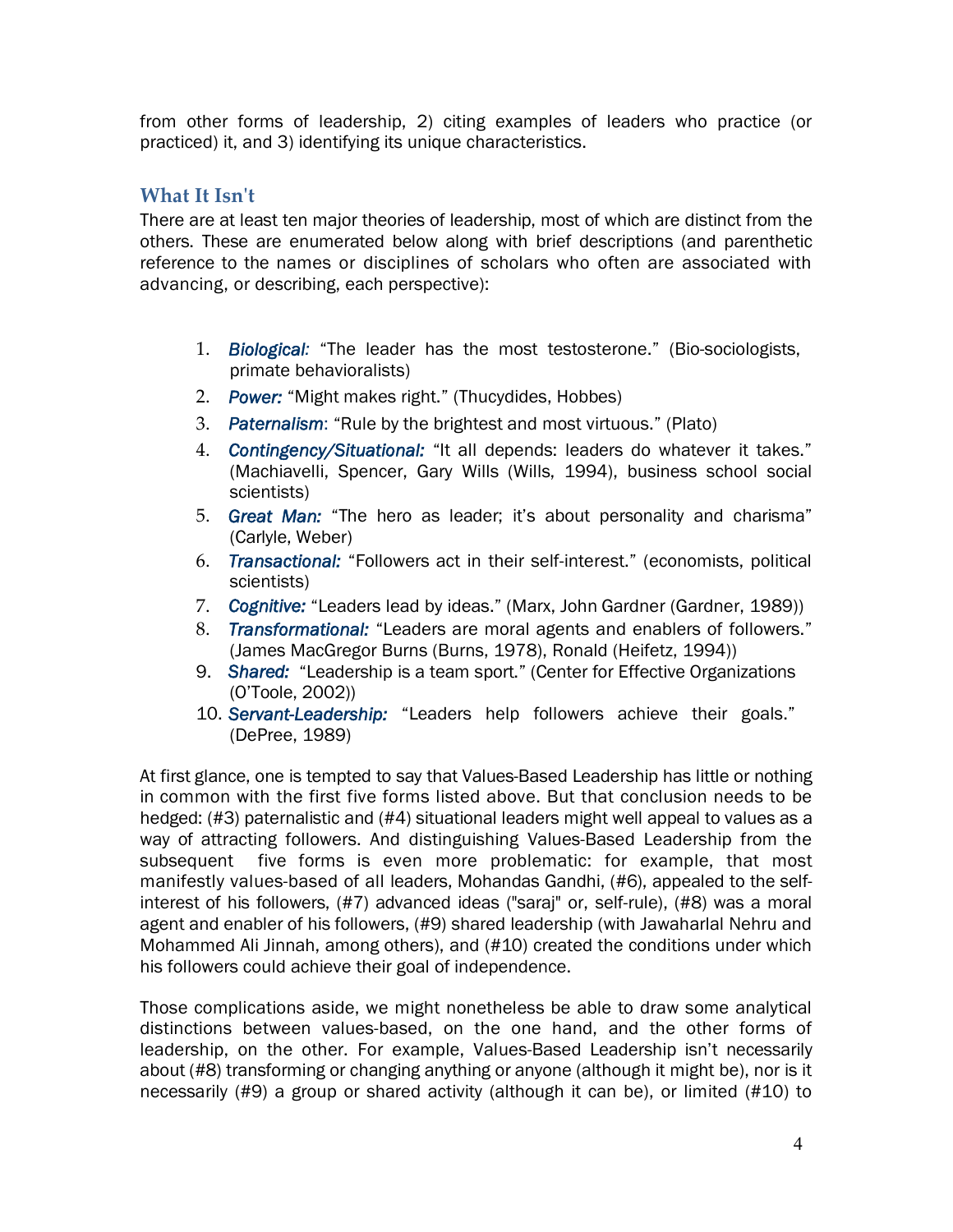serving followers (but it usually entails that). While this kind of analysis may be helpful in demonstrating that it is a distinct form, it fails to distinguish it uniquely from the others on the list. In essence, then, while values-based leadership is different, and different in many ways, from each of the other forms of leadership, it often shares certain things in common with the others, so I am not sure how helpful this exercise is.

#### **Who Practiced It?**

Absent clear differences with other forms of leaders, we might still be able to close in on a definition by identifying individuals who clearly practiced Values-Based Leadership and then identify the characteristics that differentiate them from other types of leaders. For example, spiritual leaders might be seen as exemplars of Values-Based Leadership. Certainly, Moses, Zoroaster, Gautama Siddhartha, Jesus of Nazareth, and the prophet Mohammed all offered their followers paths to realize the highest of human values. Nonetheless, I would argue they weren't valuesbased leaders because they each advanced their own visions as "the truth," or the "true path," and did not attempt to include those outside their fold, nor did they accept the legitimacy of those with different values. Hence, I would place these exceptionally virtuous men in the category of (#3) paternalistic leaders who know accept the legitimacy of those<br>exceptionally virtuous men in th<br>what is best for their followers.

In the secular realm, and in modern times, such leaders as the Ayatollah Kohmeini, Mustafa Kemal Ataturk, Indira Gandhi, Deng Tsiao Ping, Ho Chi Minh, Jomo Kenyatta, and Julius Nyerere all displayed undeniable elements of Values-Based Leadership when they helped their people to realize their goals and aspirations — but they did so inconsistently, and often resorted to the use of power when followers resisted, or objected, to their rule. Some of these leaders thus were in the categories of (#5) "great men," or (#6) situationalists, but their essentially undemocratic stances and disrespectful behavior toward their adversaries distinguish them from valuesbased leaders.

In this country, Presidents Washington, Jefferson, Madison and the two Roosevelts clearly were, from time to time, values-based leaders, and the same could be said about Winston Churchill, Charles de Gaulle, and Golda Meir in other democratic lands. But the careers of each of those leaders were marked with enough pragmatic inconsistencies that I conclude they fit better in the (#6) transactional, (#4) situational, or (#10) servant-leader categories. And more recently, Margaret Thatcher may have been the most effective (#8) transformational leader of a democracy in our era. Agree with her goals or not, undeniably she transformed Britain, destroying its rigid social class system and inculcating an entrepreneurial ethic. She was always true to her beliefs: as she said, she always was willing to change her strategy, tactics and programs as the situation dictated, but change her principles? "*Never*!" But to be a true values-based leader is always to act on the behalf of one's followers, and that was not her wont. Nonetheless, she and the other democratic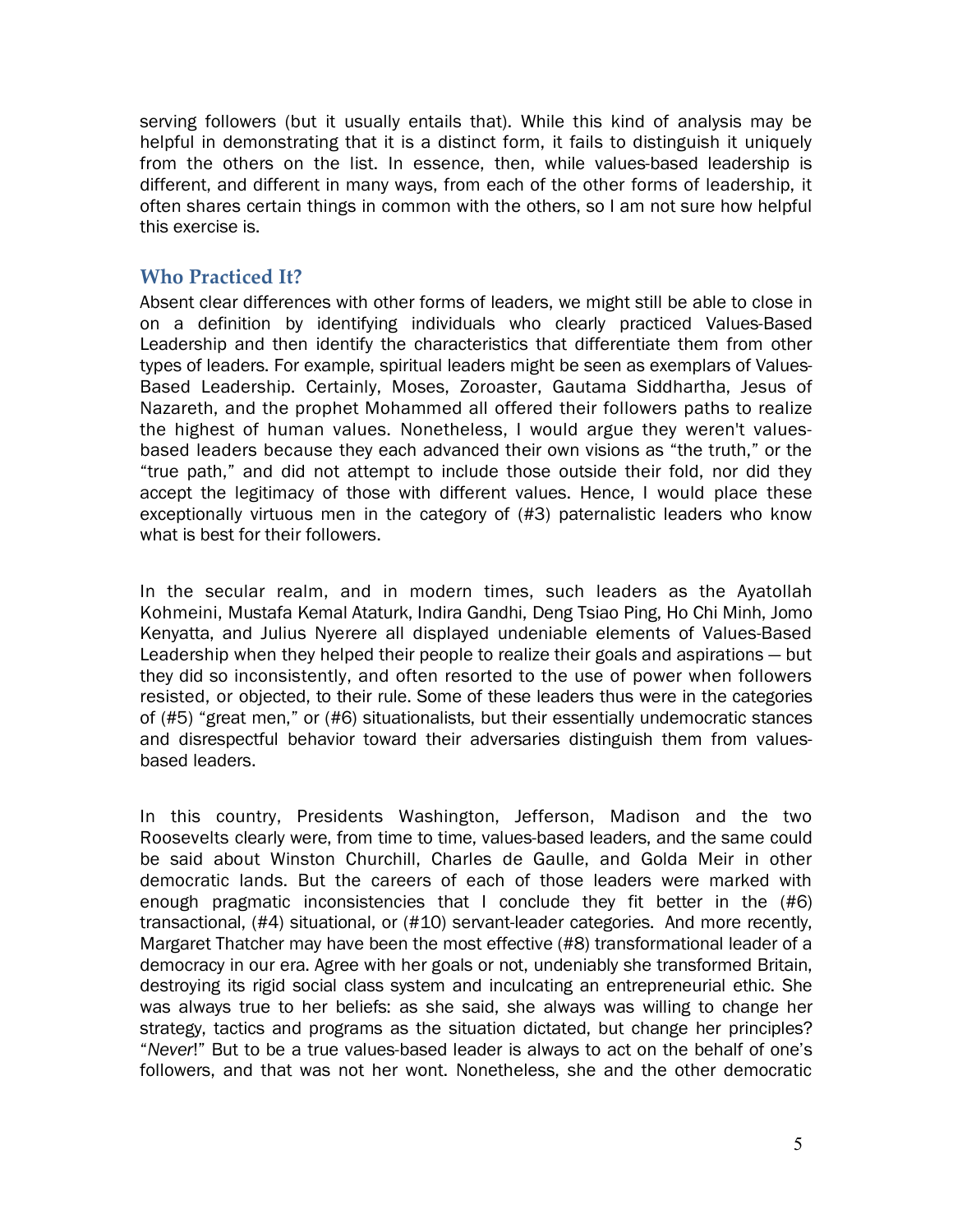leaders mentioned in this paragraph demonstrate that one need not be a valuesbased leader to be considered a great one.

## **The Characteristics of Values‑Based Leaders**

In my view, there is only a small set of leaders in addition to Mahatama Gandhi who always did all the things values-based leaders do: among them, Abraham Lincoln, Martin Luther King, Jr., Nelson Mandela, Vaclav Havel, Mother Teresa, Eleanor Roosevelt, and Jean Monet. Perhaps by identifying the common and unique characteristics of these individuals, we can take a step toward defining their special form of leadership. For starters, it is manifestly clear that the individuals on this shortlist were not driven by the desire for wealth or power. Their leadership was not about *them:* not about realizing their personal needs for status, fame, or ego satisfaction. Instead, their actions were based on helping their followers realize *their* true needs. These leaders consistently acted on behalf of their followers, seeking to provide the conditions and resources those constituencies couldn't provide on their own. The importance of this servant-leadership quality has been identified by many observers, but what is most unusual about these leaders is the consistency of that behavior: unlike paternalistic leaders, they never sought to impose their personal agendas on their followers; unlike situational leaders, there was a complete and predictable integrity to all their actions; unlike transformational leaders, they did not seek to change their opponents (their every action demonstrated respect for their followers and enemies alike). And they each displayed a high degree of selflessness. That does not mean they were without ambition, but rather their ambition was of an unusual sort: they found personal satisfaction and fulfillment by providing the opportunity for others to realize their goals and potential.

Most singularly, these leaders differed from those in the other nine categories in terms of the clarity of their values. Gandhi never spoke without reference to the dignity of all men and women; and he made it clear that non-violence was his highest value, higher even than his practical goal of Indian independence. Gandhi could negotiate and compromise with the British — for example, he stood by them during World War I – but when engaging in the necessary transactions required in practical affairs, he made certain that those small acts were consistent with, and in service of, his highest values. Similarly, Jean Monet spent ye affairs, he made certain that those small acts were consistent with, and in service of, steel and coal while founding the European Common Market, but he never lost sight his highest values. Similarly, Jean Monet spent years negotiating quotas and prices for<br>steel and coal while founding the European Common Market, but he never lost sight<br>of the ultimate purpose of such acts: the creation o

Of course, the danger of defining Values-Based Leadership in terms of the characteristics of such rare individuals is that the vast majority of leaders, and potential leaders, will feel excluded. If we are honest with ourselves, most of us will recognize that we lack the unique integrity of a Gandhi, the clear and steady vision of a Lincoln, and the selfless virtue of a Mother Teresa. So why should we aspire to the heights if we know we are only going to end up disappointing ourselves and our followers? But, in fact, a reading of the biographies of those exemplary leaders reveals that each has had numerous flaws and common human frailties. They were, in fact, imperfect like the rest of us. Indeed, each had to learn to lead, learn to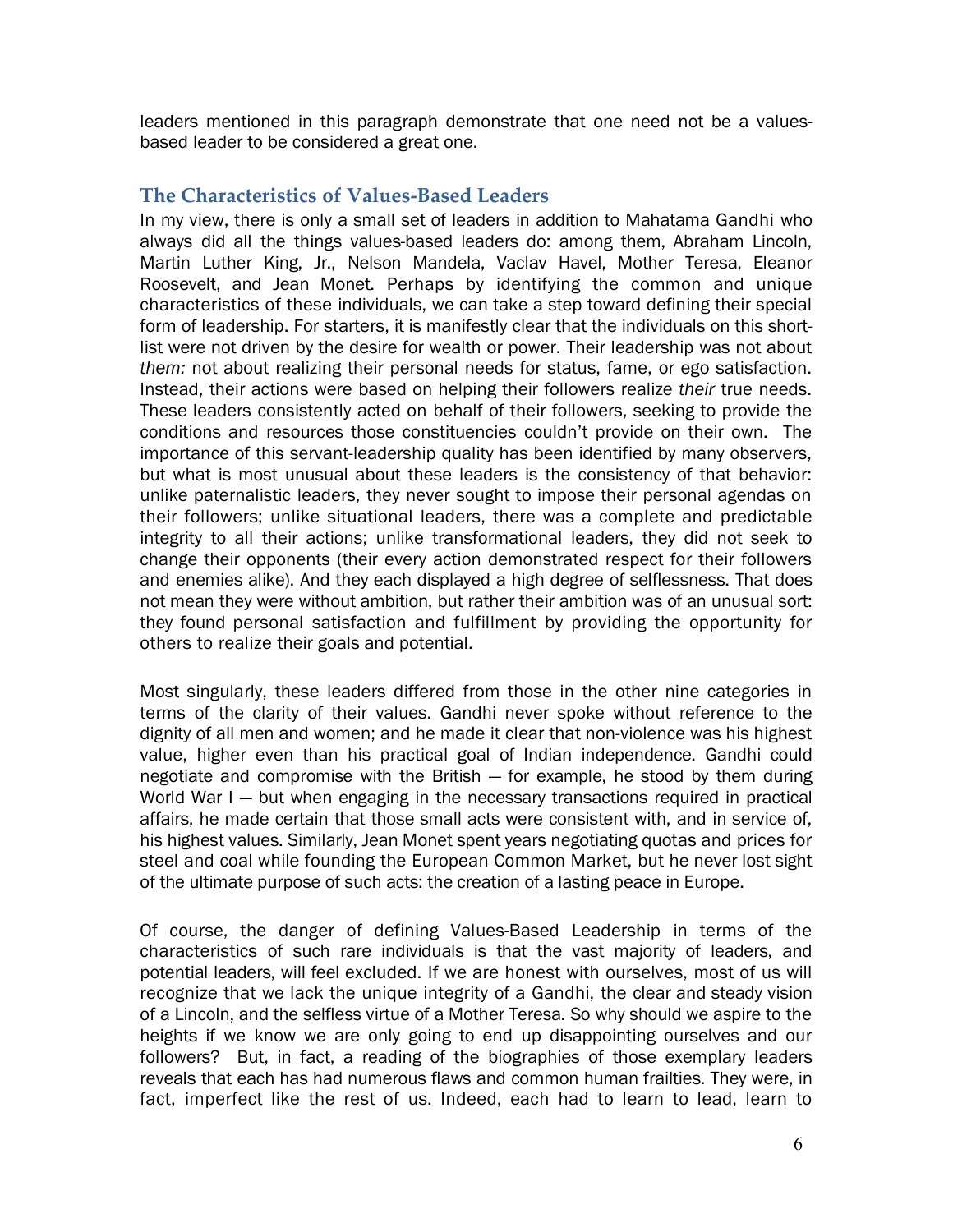overcome or compensate for their weaknesses and, especially, to learn to discipline themselves to serve others. As their biographies show, values-oriented leaders learn to lead by reflecting honestly on their experiences, in particular, on their failures. I believe the lesson to draw is not that such great leaders are perfect humans but, instead, that almost all people are capable of becoming values-based leaders — and effective ones — if they choose to do the hard work entailed. Clearly, few leaders will instead, that almost all people are capable of becoming values-based leaders — and<br>effective ones — if they choose to do the hard work entailed. Clearly, few leaders will<br>become as great as the exemplars cited above but, i effective ones – if they choose to do the hard work entailed. Clearly, few leftecome as great as the exemplars cited above but, in reality, very few leade face circumstances where they need to be among the greatest to succ

#### **Workaday Examples**

It is a long way from the grand stages on which Gandhi, Lincoln and Mandela led to the quotidian concerns and common platforms of business leadership. But even in the practical world of commerce it is possible — with a little effort at translation, and a large commitment of dedication — to practice Values-Based Leadership. Elsewhere, I have identified four retired business leaders who I would put on my corporate Mt. Rushmore: Max DePree, Robert Galvin, James Houghton and Jan Carlzon (O'Toole, 1995). There are also contemporary CEOs who I think will make the grade when they retire, including Starbuck's Howard Schultz, Costco's Jim Sinegal, and Whole Food's John Mackey.<sup>i</sup> In fact, it is a lot easier to be a corporate values-based leader than it is to be one at the national level. The overarching and unifying values that business leaders cite — product quality, customer service, organizational excellence — may not be as lofty as the political values of liberty and equality, but they can be every bit as important to the lives of followers. Selfless corporate leaders who put respect for their followers ahead of their own needs for fame, power and wealth can be as virtuous in their own small domains as values-based political leaders are on grander stages. The difference is in degree, and not in kind, between the business leader who creates the conditions under which all of her employees can develop their potential and the political leader who uses public policy to do the same.

#### **A Definition?**

Somewhere in what I have written above, there may be a definition of Values-Based Leadership, but I must admit I can't put my finger on it. Perhaps this shouldn't be surprising in light of the fact that Peter Drucker (another one of my teachers), said he couldn't even define the term leadership. Failing to do so, he would instead ask his students, "What do all leaders have in common?" Their answer: *followers*. "And thus," he would conclude, "the role, task, and responsibility of would instead ask his students, "What do all leaders have in common?" Their<br>answer: followers. "And thus," he would conclude, "the role, task, and responsibility of<br>all leaders is to create followers." While this insight m for a definition of Values-Based Leadership, I believe it is. Unique among all forms of leadership, values-based leaders create followers by enabling them to see clearly, and to achieve effectively, that which they hold dear. Absent a definition, we can at least say that the role, task, and responsibility of values-based leaders is to help followers realize the most important ends that they hold dear but cannot obtain by themselves.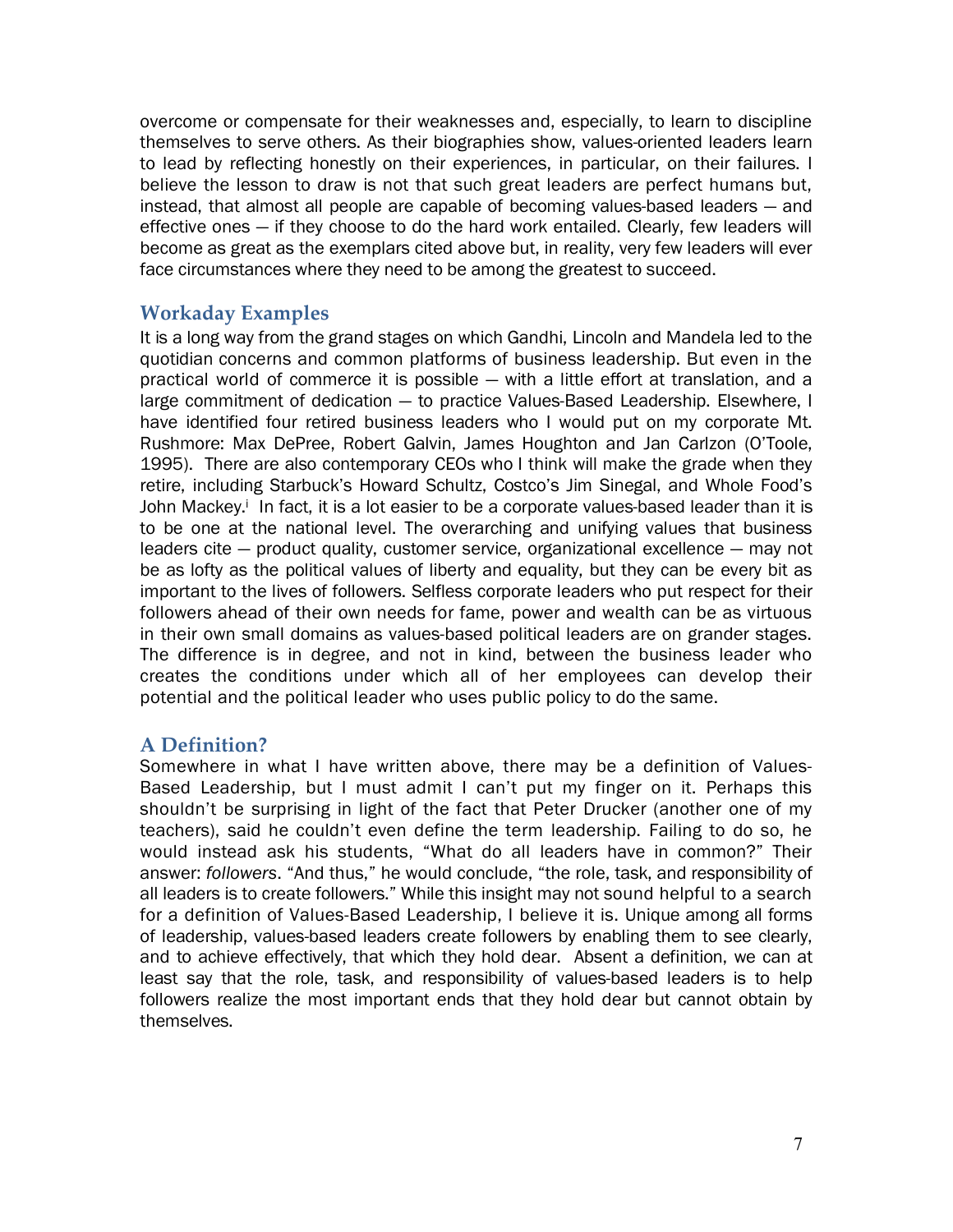#### **References**

Burns, James MacGregor (1978). *Leadership*. New York, NY: Harper & Row.

De Pree, Max (1989). *Leadership is an Art.* New York, NY: Bantam Dell Publishing Group*.*

Gardner, John W. (1989). *On Leadership*. Old Tappan, New Jersey, U.S.A: Free Press.

 $\_$  , and the set of the set of the set of the set of the set of the set of the set of the set of the set of the set of the set of the set of the set of the set of the set of the set of the set of the set of the set of th

Heifetz, Ronald (1994). *Leadership Without Easy Answers*. Boston, MA: Harvard University Press.

Madison, James (1787-88). Federalist Paper No.10.

O'Toole, James (1995). The Executive's Compass*. Leading Change.* New York, NY: Oxford University Press, Inc.

O'Toole, James, Galbraith, Jay and Lawler, Edward (2002). When Two Heads are Better Than One. *California Management Review,* Vol. 44, No.4.

O'Toole, James and Lawler, Edward E. (2006). *The New American Workplace.* New O'Toole, James and Lawler, Edw<br>York, NY: Palgrave Macmillan.

York, NY: Palgrave Macmillan.<br>Roosevelt, Theodore (1910). The New Nationalism. As reported in *The New Nationalism.* 

*Nationalism*. Wills, Gary (1994). *Certain Trumpets: The Call of Leaders.* New, NY: Simon & Schuster.